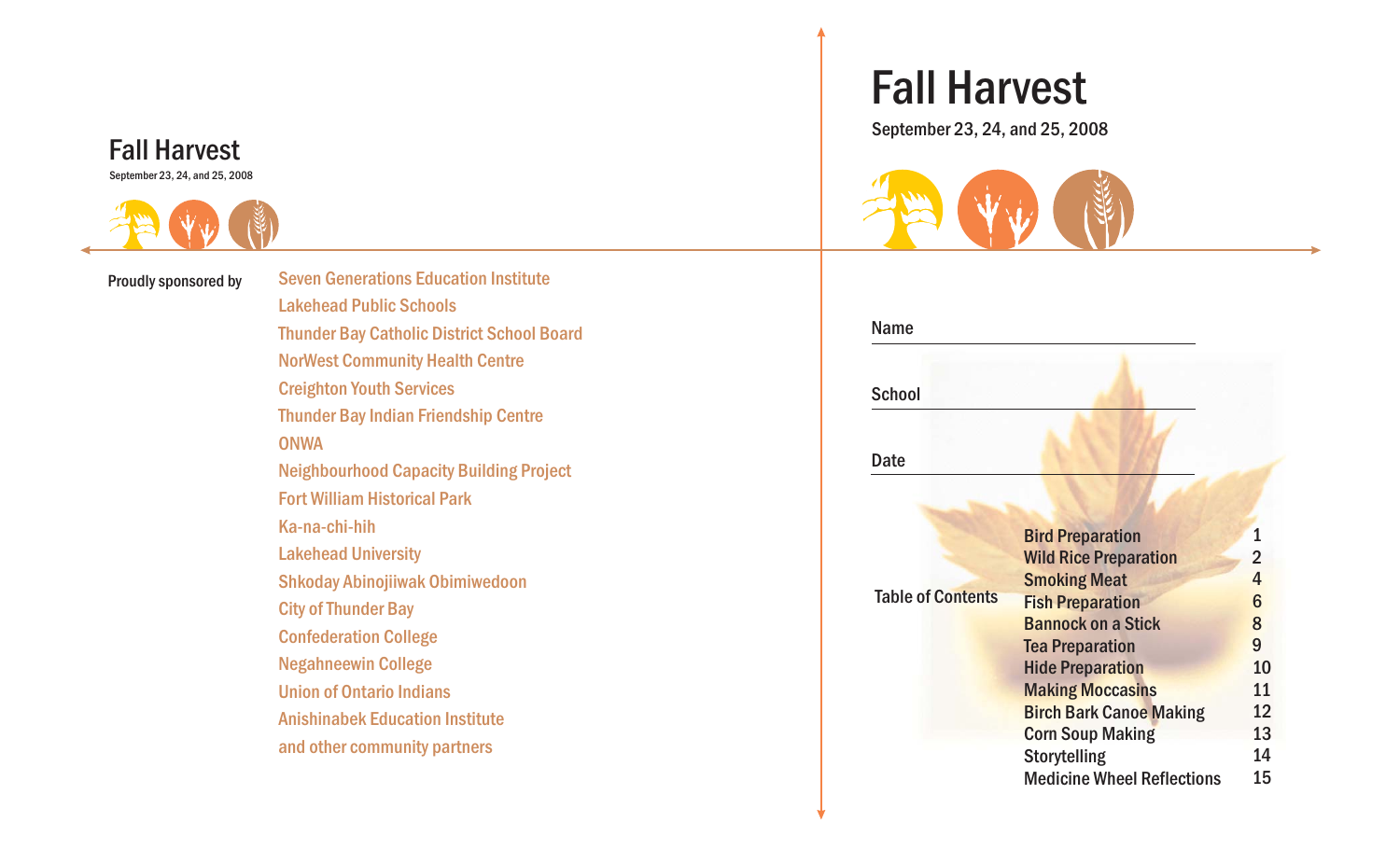## Fall Harvest



Fall is the time the First Nation peoples prepared for the long winter ahead. The different techniques used have been developed and passed down for generations, for thousands of years. Elders in our community have maintained this tradition and now they offer you an opportunity to learn in <sup>a</sup> traditional surrounding.

The activities in this booklet are designed for you to record the many experiences you will have today. Be ready to work hard and learn skills many of us do not use in our contemporary lifestyle!

### Fall Harvest Activities

- Anishnaabe traditions $\bullet$
- Arts & crafts \*making moccasins and birch bark canoes\*  $\bullet$
- Preparing & making traditional foods \*moose, deer, wild rice, fish, ducks, teas, bannock\*  $\bullet$
- -Storytelling

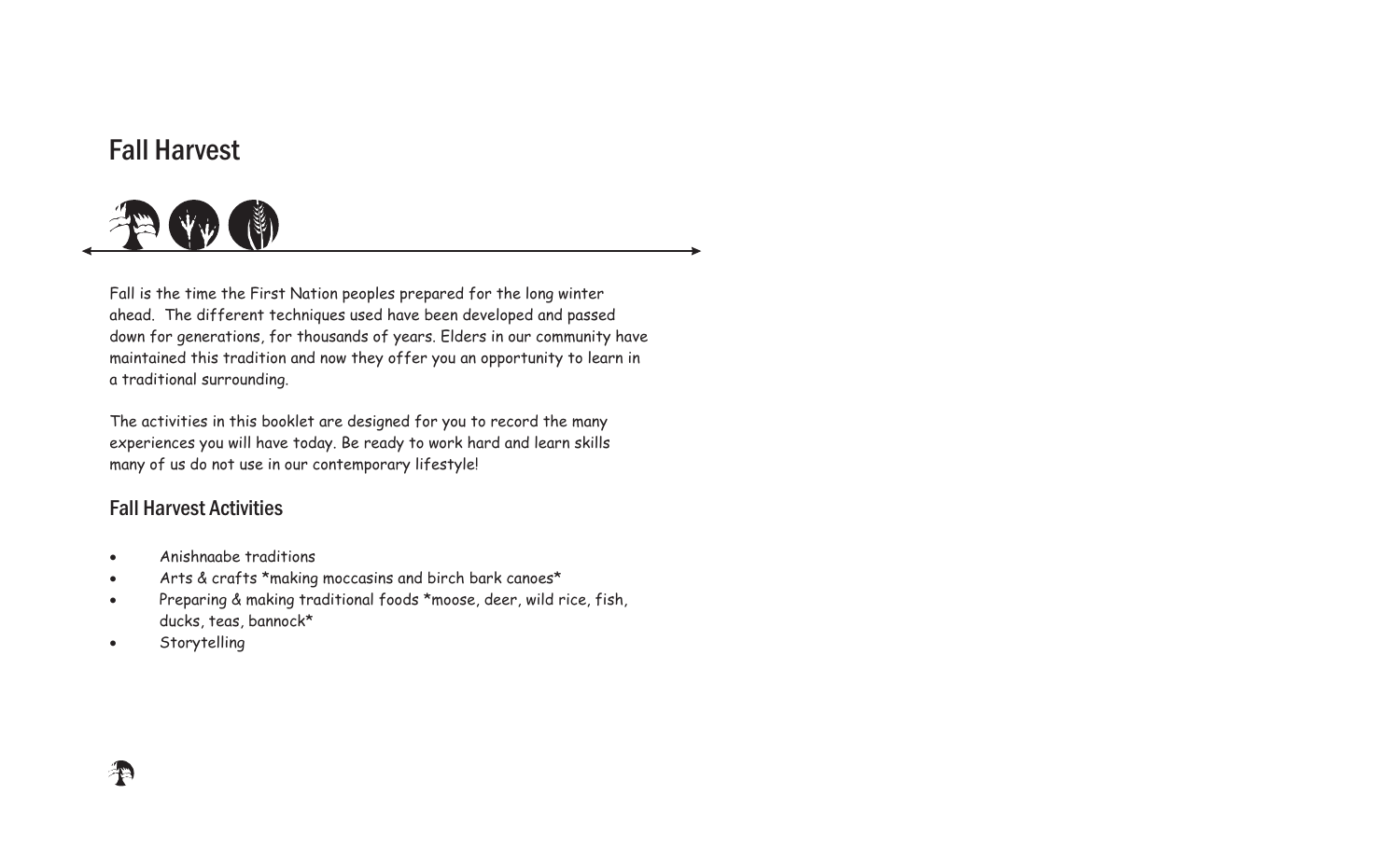#### Bird Preparation

The land and sea provides many sources of food. Many traditional Aboriginal foods are based on pure ingredients that are meant to nourish the body and mind. The natural ingredients used from the local environment make the dishes well-balanced in order to keep the metabolism working well. Geese, duck, and partridge are examples of wild birds that were hunted for sustenance.

TO DODescribe the steps to preparing wild birds for eating.



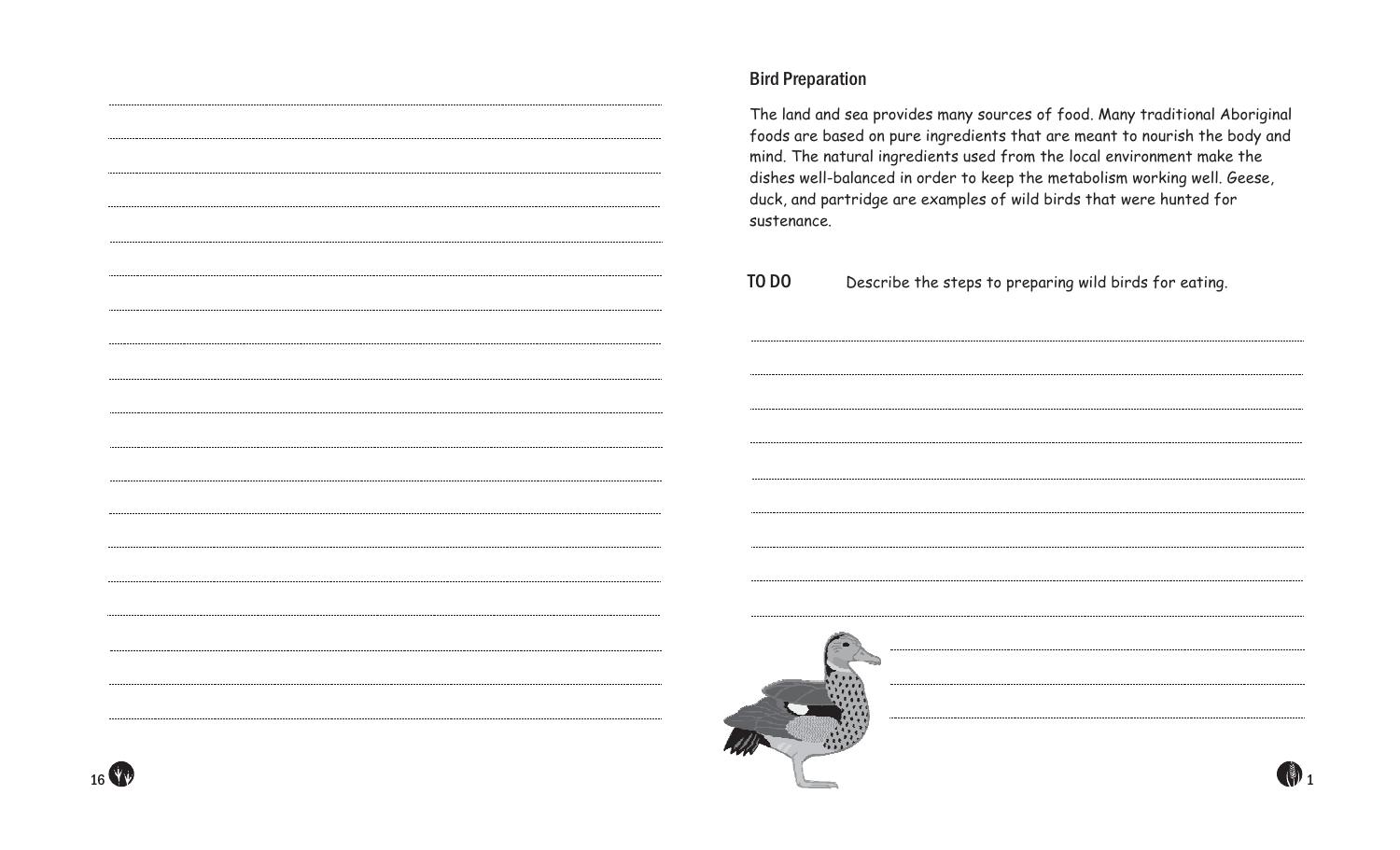#### Wild Rice Preparation

Wild rice is an annual aquatic grass that produces seed. It is <sup>a</sup> delicious and nutritious source of food for wildlife and people. There are five stages to preparing rice drying, roasting, dancing, winnowing, and cleaning. Each stage plays an important role to process the rice and make it ready for cooking.

TO DO Make <sup>a</sup> flow chart of the five stages, include labels, titles, and drawings.

2

#### Medicine Wheel Reflections

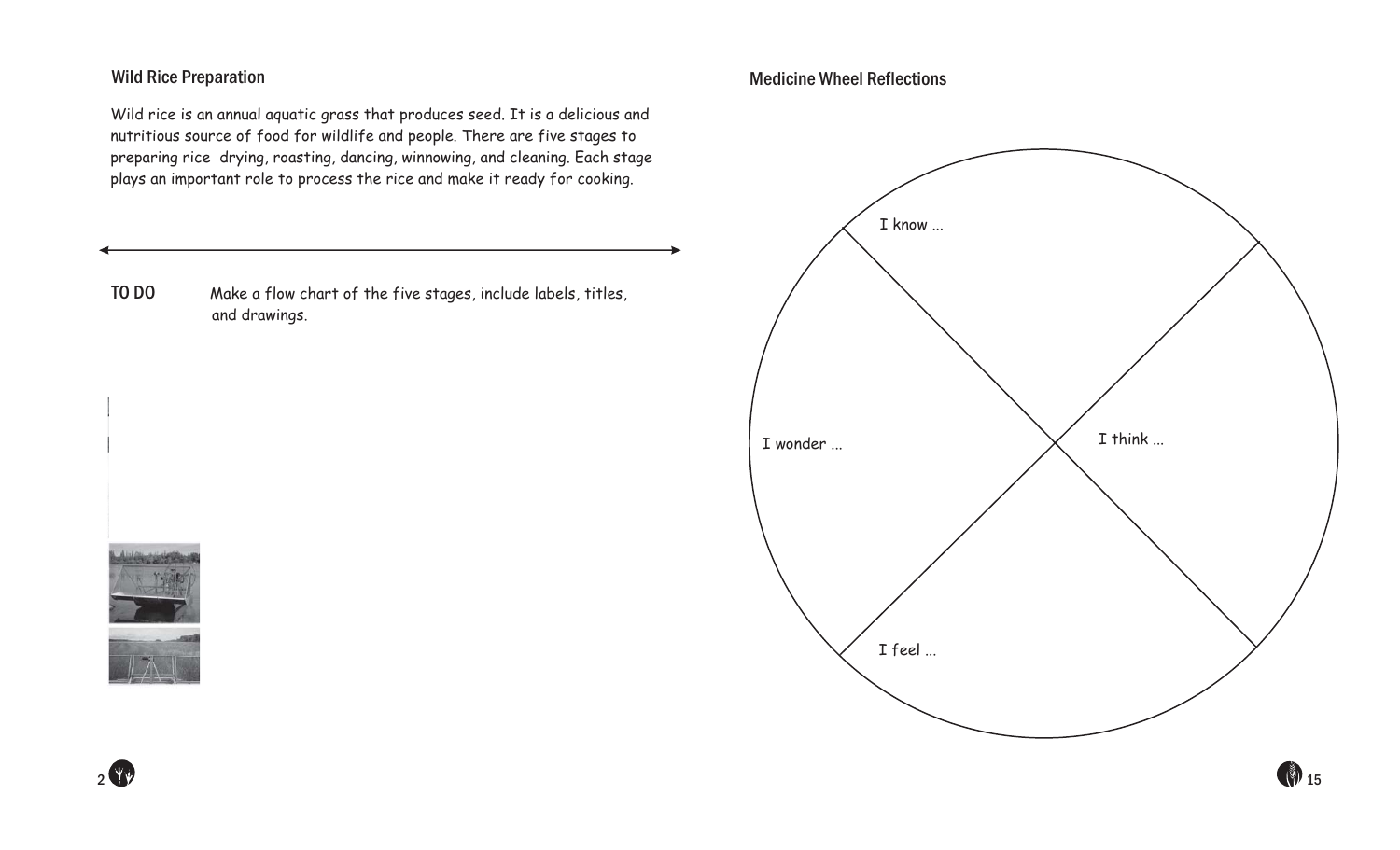#### **Storytelling**

Stories are <sup>a</sup> link between our imagination and our surroundings. There is <sup>a</sup> special magic involved in the telling of <sup>a</sup> story that is quite different than the reading of <sup>a</sup> story. Stories have <sup>a</sup> purpose, such as to entertain, make people laugh, to teach <sup>a</sup> lesson, to pass down traditional information, to explain something or to instill moral values.

TO DO Decide on <sup>a</sup> story to entertain, explain, or teach <sup>a</sup> lesson. Make some point form notes below. Practice telling your story so that you can do it from memory. In <sup>a</sup> sharing circle, share your story with others.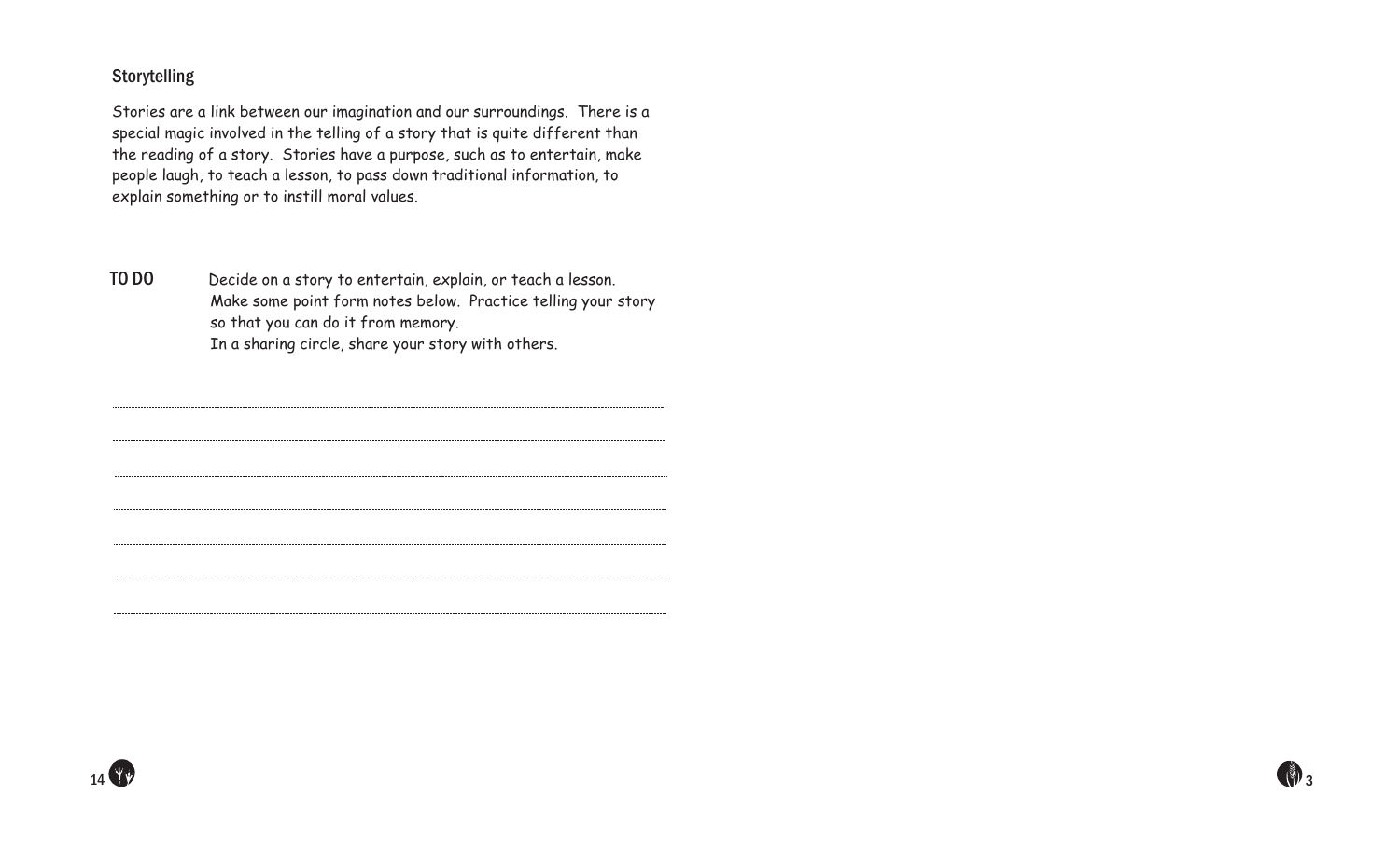#### Smoking Meat

Where there's smoke, there's well-flavored meat. Smoking is slowly cooking food indirectly in the presence of <sup>a</sup> fire. Hunting and trapping are important traditional activities that many First Nations participated in to prepare for the long winter ahead. Dried meat was easy to transport, lasted long, and provided the necessary nutrients and proteins required for daily life.

Corn Soup Making



TO DO Research different hunting and trapping methods that were used in the Thunder Bay area and list the factors that affected the success of hunting and trapping.

TO DOWhat are the ingredients to make corn soup?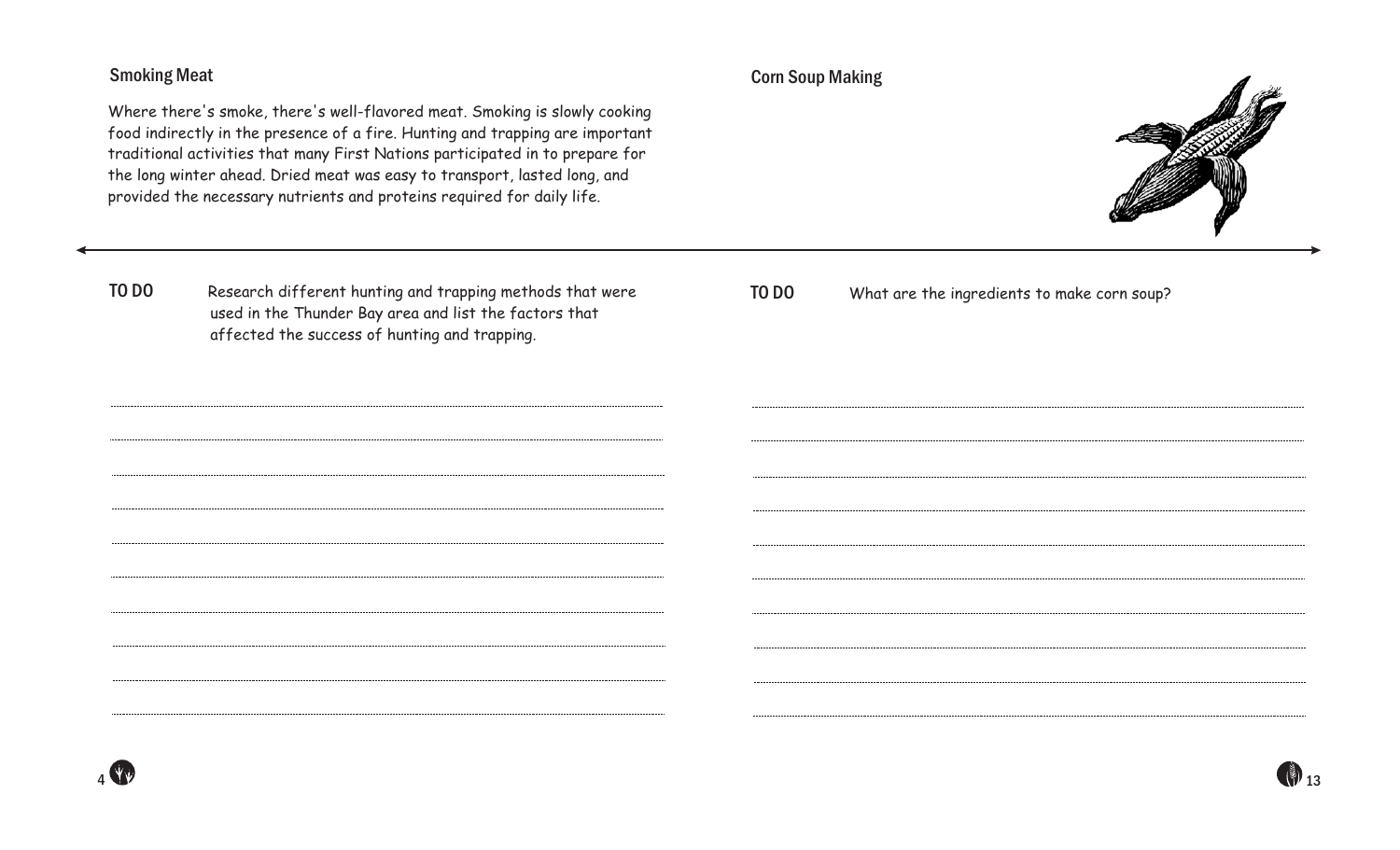#### Birch Bark Canoe Making

 $12 \frac{4}{12}$ 

Before the use of aluminum and fibreglass, canoes were constructed with the ingredients that nature created, such as the bark from the birch tree and the wood from the cedar tree. Birch bark is <sup>a</sup> beautiful natural material that can be removed without harm to the tree depending on the time of year. Many crafts are made with birch bark and can have <sup>a</sup> practical use or artistic value.

TO DO Research what other cultures in the world have createdbirch bark crafts and what else birch bark can be used to create. Record you findings here and note your sources.

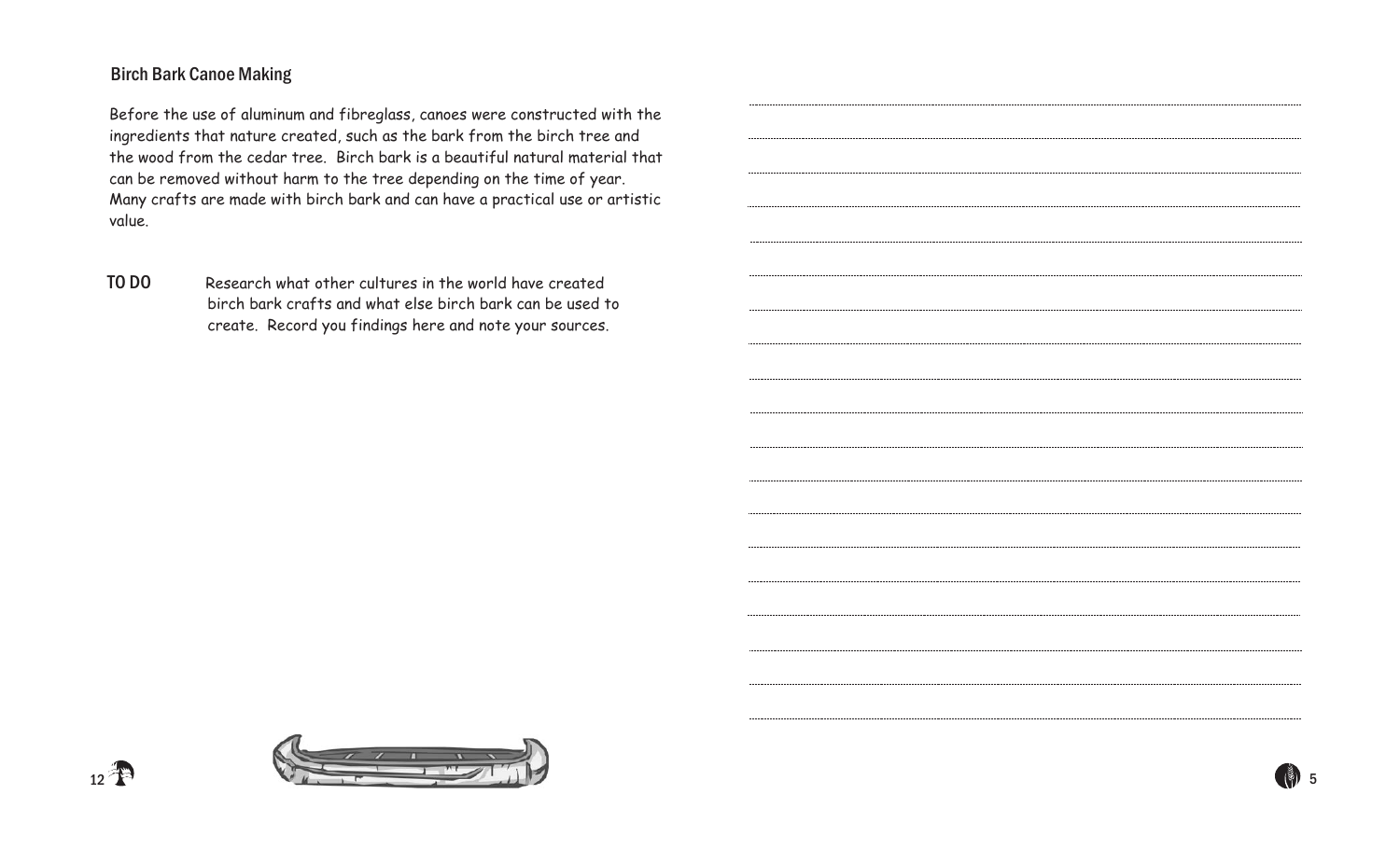#### Fish Preparation

Some people, when telling fish stories, think the hardest par<sup>t</sup> to fishing is catching the fish! However, preparing <sup>a</sup> fish for eating takes skill and practice. Fish have very fine bones located in various parts of the meat that can be removed. Some people eat certain fish with the skin on, while others remove the skin. It is important to be safe when using <sup>a</sup> sharp filet knife to handle and prepare the fish.

#### Making Moccasins

There is nothing like the feeling of walking barefoot. Moccasins give protection, while allowing the feet to still feel the earth. The most common aspec<sup>t</sup> of the moccasin is the "puckered toe".

Great Spirit, Grant that <sup>I</sup> may judge no man until <sup>I</sup> have walked <sup>a</sup> full two moons in his moccasins.

#### TO DO Design possible bead patterns for the top of moccasin, draw/ label the leather pieces required to assemble the moccasin.





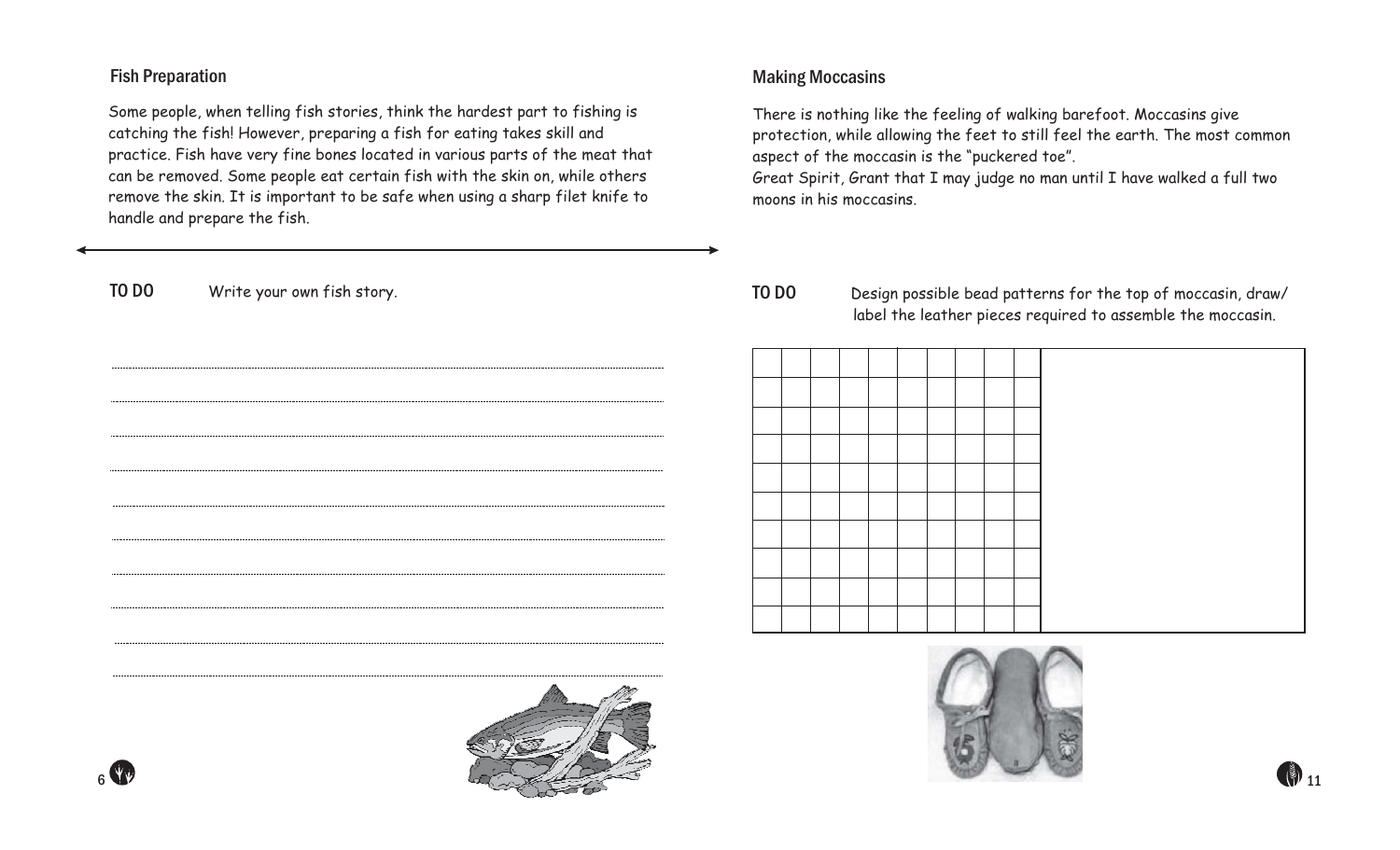#### Hide Preparation

Animals of the earth should be respected in every way. Part of acting in <sup>a</sup> respectful manner is to thank the Creator for providing us with bountiful harvests. When preparing an animal to eat, there are important steps to take to make full use of all parts and leave little or no waste.

TO DODescribe the use of all parts of the animal.